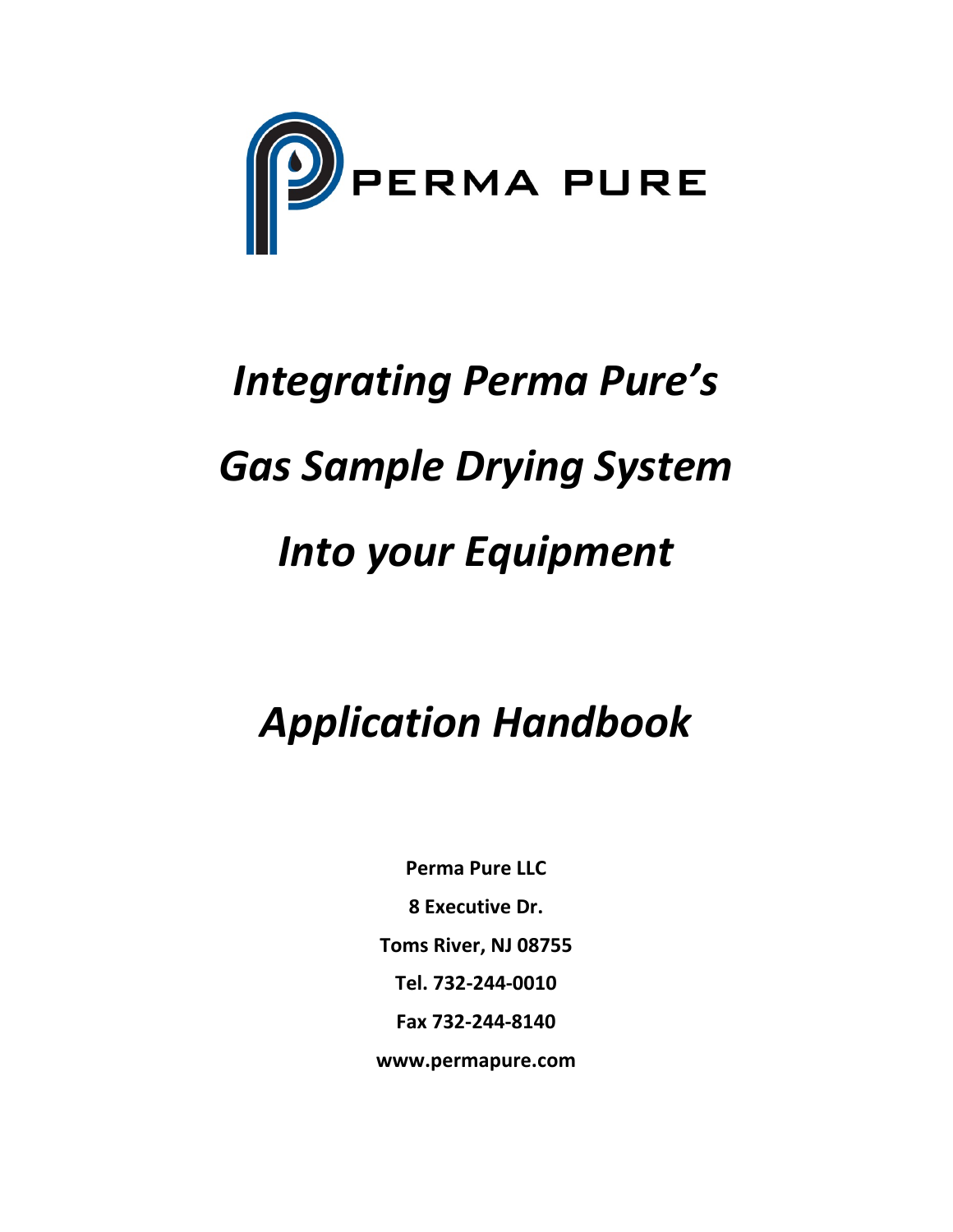

#### **Introduction – Integrating Perma Pure's Gas Sample Dryer into Your Analyzer**

This application handbook was developed to make it easier for our customers to get optimal performance of their Sample Gas Dryer in their analyzer system. Since most of you reading this guide do not normally get involved with pneumatic systems, we felt it important to make this simple to understand. After a lot of testing ‐ plus learning tips and tricks from our customers who have successfully deployed our products - we have created a reference manual that will help get you started.

Perma Pure dryers operate by transferring moisture from the sample gas stream to a counter‐ flowing purge gas stream, much like a shell‐and‐tube heat exchanger transfers heat. Water molecules travel through the Nafion® tube wall in its chemical structure, evaporating into the purge gas stream. The differential in water vapor pressure between the two gas streams drives the reaction, quickly removing the humidity from (and thus drying) the sample gas. There are two important questions design engineers and users of these products face when deploying these products:

- 1) How do I connect or generate the purge gas with a moisture level low enough to dry the sample effectively, and
- 2) How do I measure the effectiveness of my set-up and optimize its performance?

### **Definitions ‐ Getting to Know Your Test Set‐Up**

We'll begin with a basic list of the elements shown in our flow diagrams and explain the way they are used in them.

- 1. **Sample Gas Dryer** The dryer is shown at the center of the diagram, and can represent any MD, PD or MD‐700 dryer we make, as they all share the same operating principle.
- 2. **Sample Gas Flow** In the diagram, the sample gas flows from left to right through the center of the dryer from the Wet Sample/Feed Inlet to the Dry Gas Sample Outlet.
- 3. **Purge Gas Flow** The purge gas flows opposite to the sample gas, from right to left, through the purge gas inlet to the purge gas exhaust and over the dryer tube(s) located within the shell of the dryer.
- 4. **DP (Moisture Sensors)** Labeled "DP" for Dew Point, two sensors are placed in the sample gas flow, one before the dryer entrance and one after the dryer exit. These are required to measure the drying performance of the system.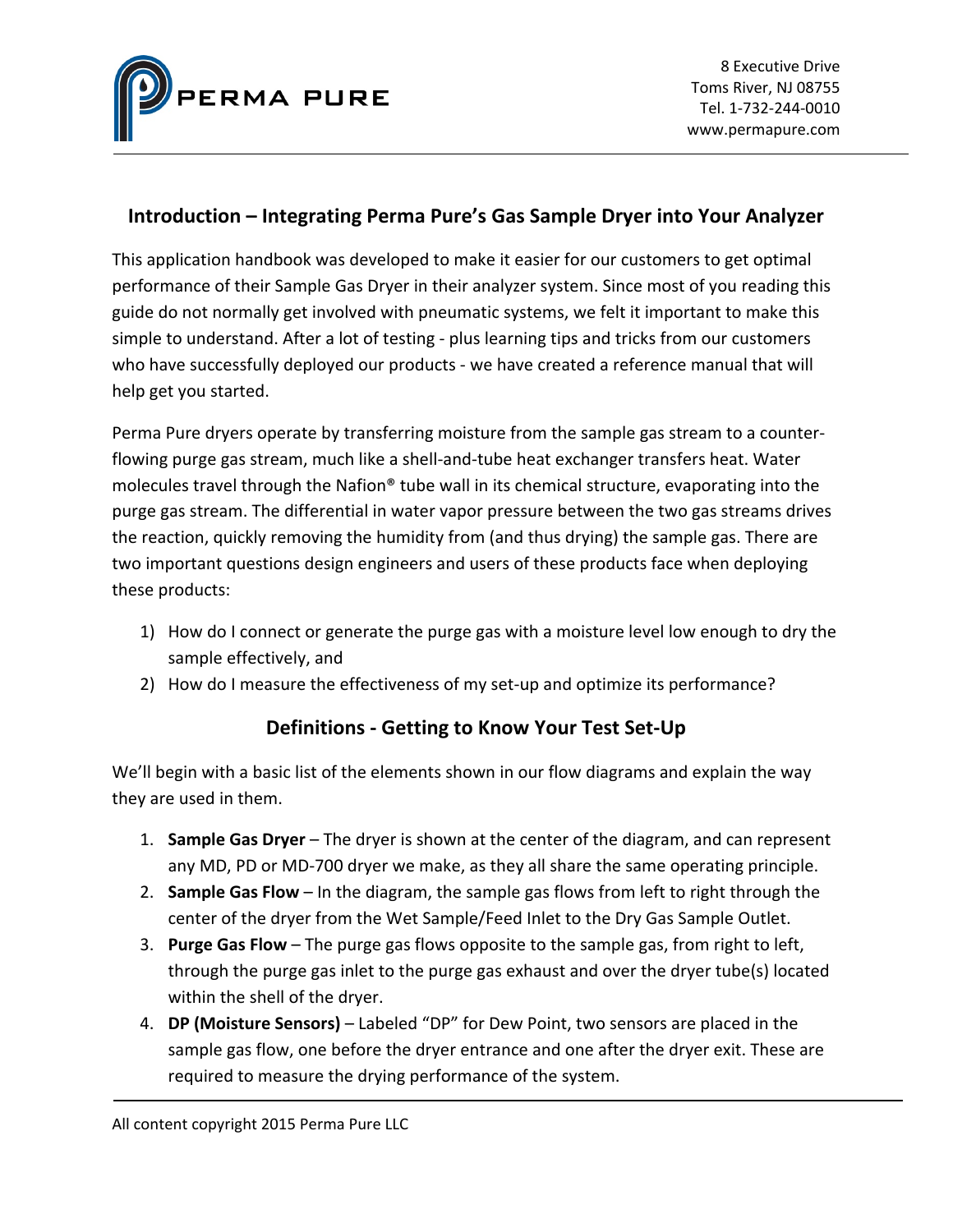

- 5. **Vacuum Pump** A Vacuum pump is installed at the exit of the purge gas flow to pull a vacuum over the dryer tubes and drive the differential in water vapor pressure.
- 6. **Vacuum Gage** A gage is placed between the purge outlet and vacuum pump to measure the vacuum placed over the Nafion tubes.
- 7. **Needle Valve** as Flow Restrictor A Needle valve is used as a variable flow restrictor at the purge gas entrance in order to adjust the purge flow and thereby the vacuum pulled by the pump. Without a flow restriction forcing the pump to pull a greater vacuum the dryer performance will not improve. In production products, this restrictor can be replaced with a capillary of a known size for a fixed, repeatable result.
- 8. **Flow Meters** Flow meters are placed before the entrance of the dryer to measure sample gas flow and before the entrance of the purge gas ‐ but after the needle valve ‐ to measure purge gas flow.

# **Two Basic Choices**

Perma Pure dryers require a purge gas with a partial water vapor pressure that is significantly lower than the sample gas being analyzed. This can be provided by either supplying the dryer with air that already has the moisture removed from it or developing a vacuum‐pump based sub –system that generates the dry purge gas on the fly.

# **Choice #1 ‐ External Supply of Dry Air**

Many customers use our dryers with external sources of dried air. There are a number of options

A) **Instrument Quality Compressed Air** – Dried compressed or "Instrument" Air is typically found at most industrial plants and in many labs and serves as an excellent purge gas. The dew point of this purge gas is typically around -40° C. Although the air might already be free of lubricating oil and dirt, the air must be filtered to eliminate dirt and hydrocarbons being sucked in to the dryer purge inlet and deposited on the outside of the Nafion tubes. Over time this contamination will reduce the performance of the dryer by blocking its water transfer pathways. Most of our performance curves have been made from test data using instrument air as the purge gas.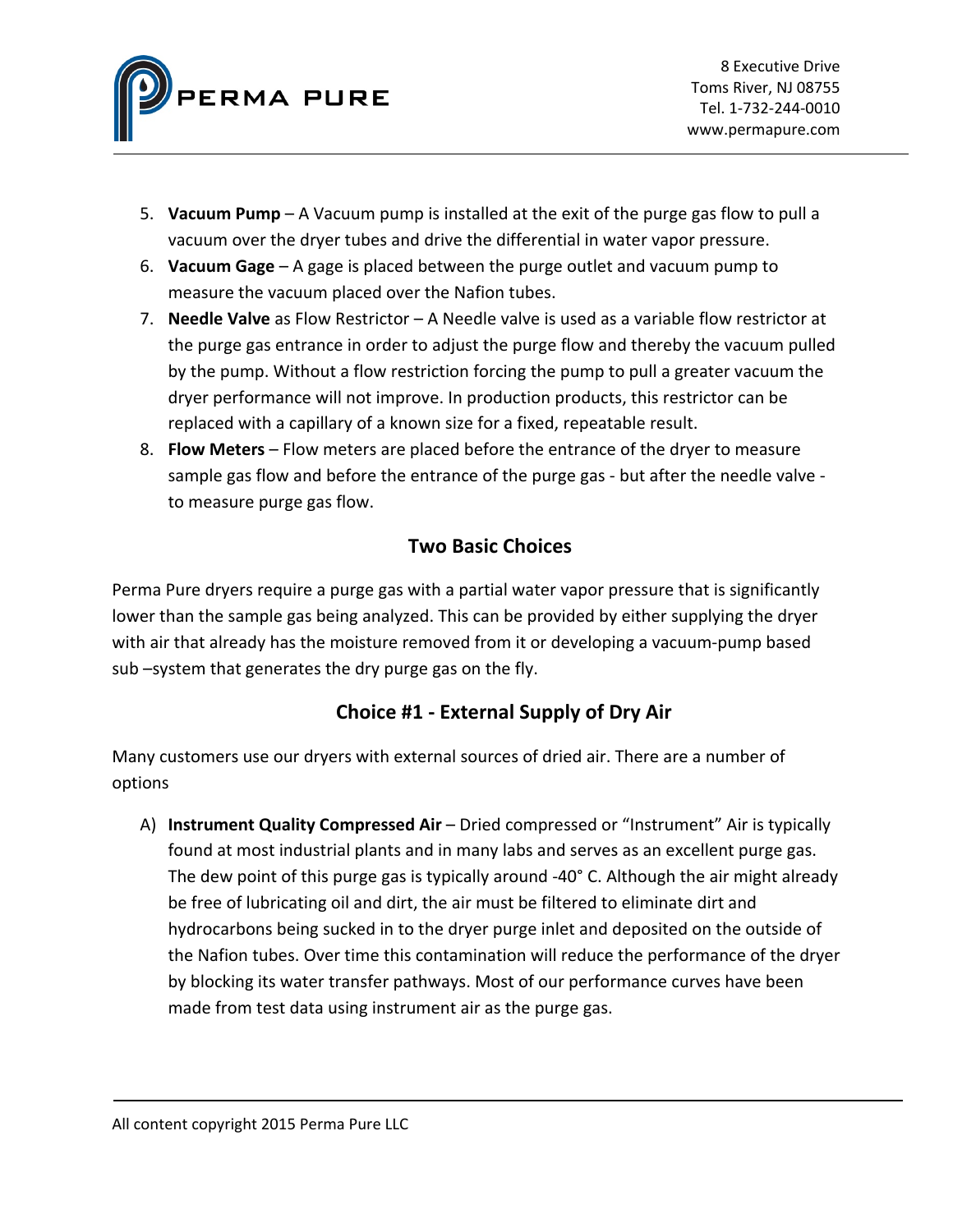

- B) **Standard Quality Compressed Air** Standard quality compressed air ‐ which is not dried and may carry an oil mist ‐ is often available but caution must be advised as dirt and oil in the air will collect on the dryer tubes and can cause it to lose performance over time.
- C) **Local Air Compressor** An air compressor with an ultra‐low dew point rating may be deployed locally in an analyzer station to provide clean and dry purge gas.
- D) **Nitrogen or other Cylinder gas** Using ultra‐dry cylinder gas with a typical dew point of ‐60° or ‐70°C can yield even lower results than shown on our performance curves. Often used for lab applications, this method might not be cost effective for continuous or high flow applications.

Note: We recommend starting your performance tests with a purge gas flow at 2x of the sample gas flow. Adjust the purge gas flow based on target performance required – you might find you can still get good performance with a flow as low as 0.5x in your application. Because using options C and D are much more expensive, reducing the flow can lower costs while still providing effective performance.

*Caution: Make sure the purge gas pressure never exceeds the sample gas pressure. Otherwise, the tubing may collapse and restrict the sample gas flow.*



**Figure 1 – Dryer Set‐Up with Instrument Air**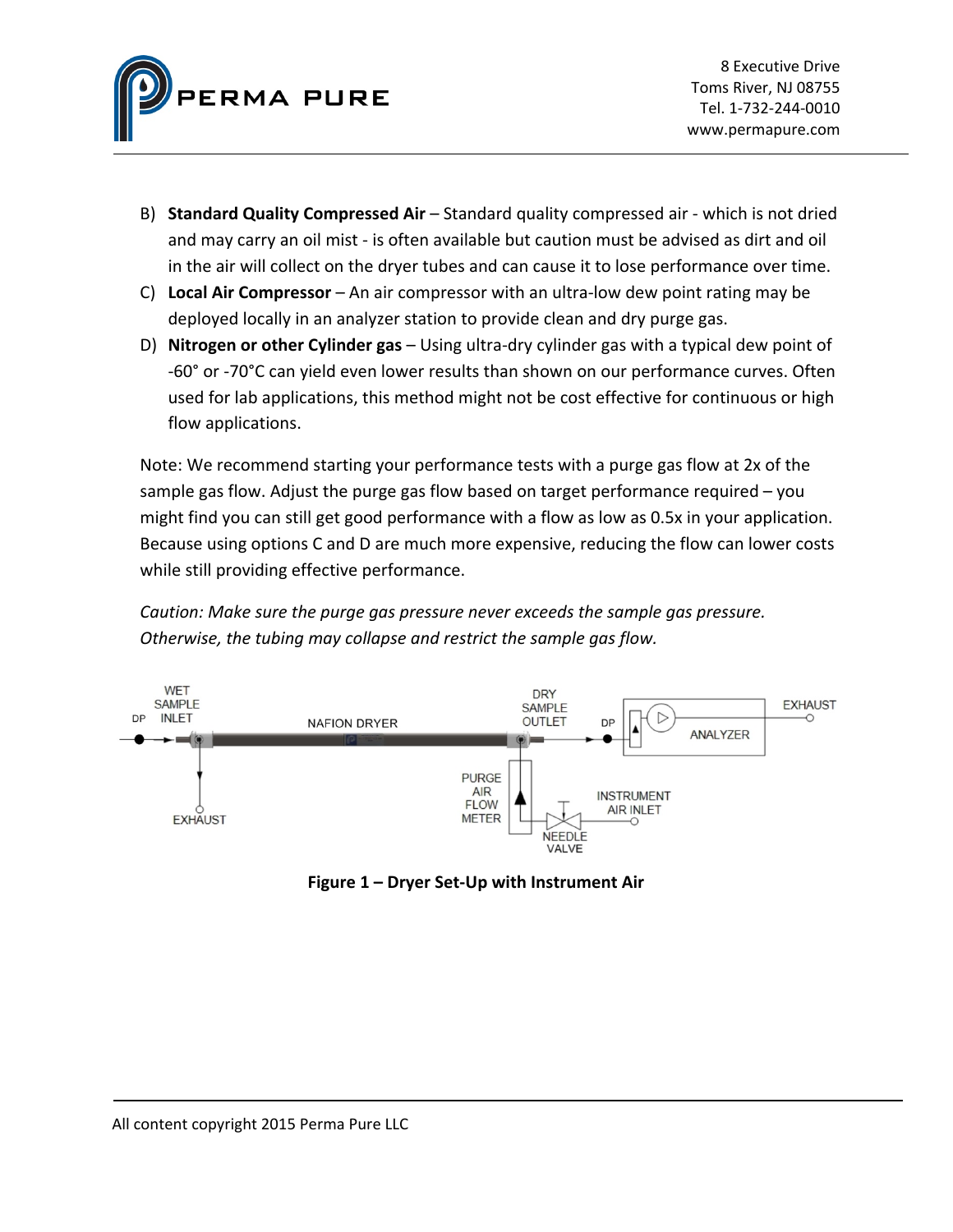

#### **Choice # 2 ‐ Purge Gas under Vacuum with Recycled Sample Gas or Atmospheric Air**

Most of our OEMs use our dryers with the purge under a vacuum to drive the differential in water vapor pressure across the membrane, for two main reasons. First, no external source of dry, clean air is required. Second, when set up with the right vacuum pump, it is a very cost effective and reliable solution. Here it must be emphasized that every combination of flow rate, dryer and vacuum pump will have its own unique performance characteristics. You will need to set up a test system with the components shown below to properly "dial-in" the optimal performance. There are three ways you can set up Perma Pure Dryers to work under vacuum:

# **A) The Atmospheric Vacuum Method**

With the Atmospheric Vacuum Method, a vacuum is pulled through the purge gas path by installing the vacuum pump ahead of the purge gas outlet and a flow restriction (a needle valve or capillary tube) before the purge gas inlet. For maximum performance, the highest possible vacuum level should be achieved. This is done by continually restricting the flow of the purge glass by closing the needle valve while watching the moisture level at the DP Sensor located at the sample gas outlet. The "sweet spot" or optimal performance occurs when the vacuum is at its highest point (lowest pressure) and the flow rate is still high enough to sweep the water vapor away. See Figure 3 for a diagram of vacuum level and flow rate and its effect on drying performance.

#### *Advantages:* No external air source is needed

*Disadvantages:* The drying performance will be dependent upon the moisture level of the atmospheric air. The effect of the ambient moisture level is less, however, as the vacuum level increases.

*Notes:* The air must be filtered to eliminate dirt and hydrocarbons in the ambient air from being sucked in to the dryer purge inlet and deposited on the outside of the Nafion tubes. Over time this contamination will reduce the performance of the dryer by blocking its water transfer pathways.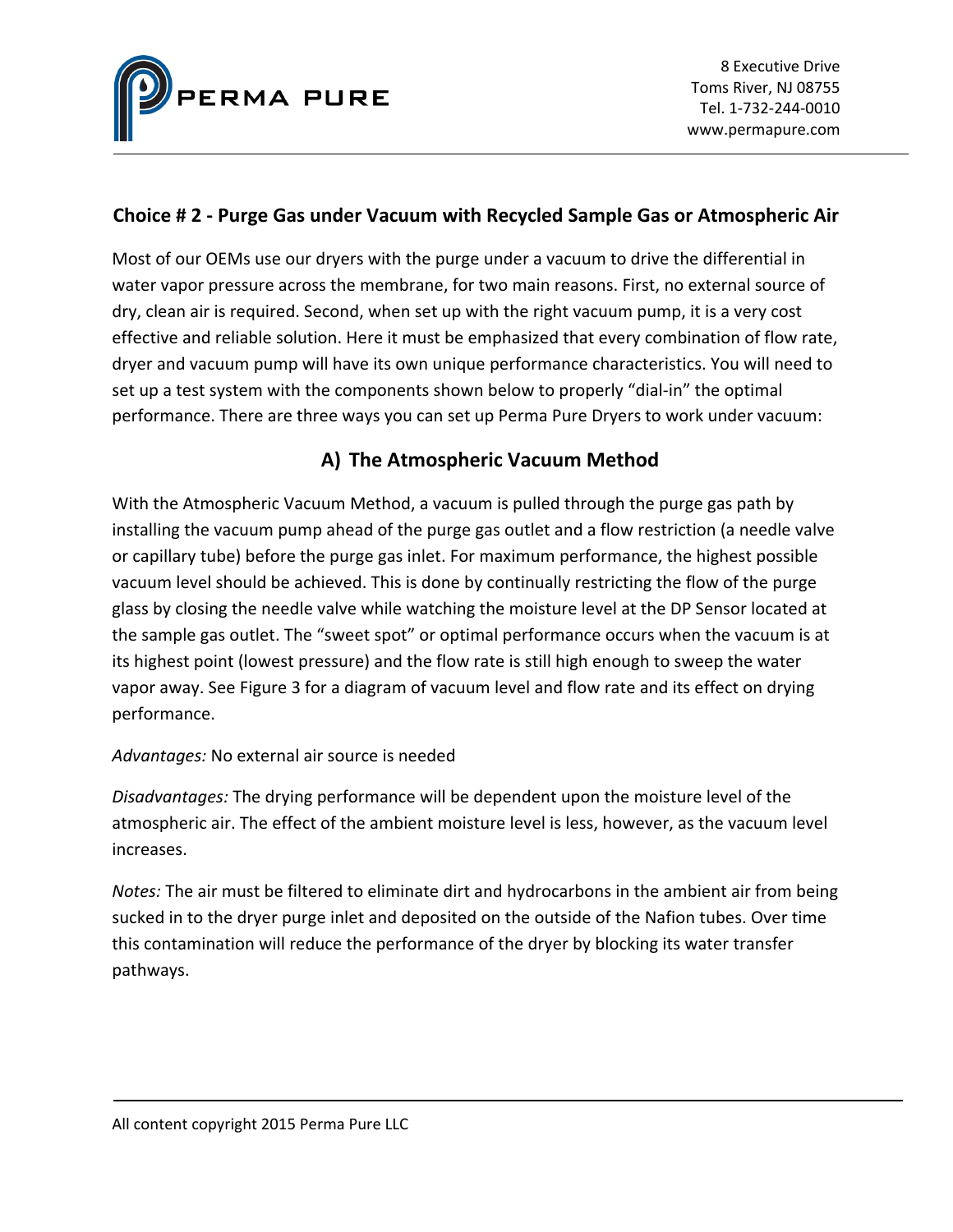



**Figure 2 – Dryer Set‐Up with the Atmospheric Vacuum Method**



**Figure 3: Optimum Performance Point for Dryers Working Under Vacuum**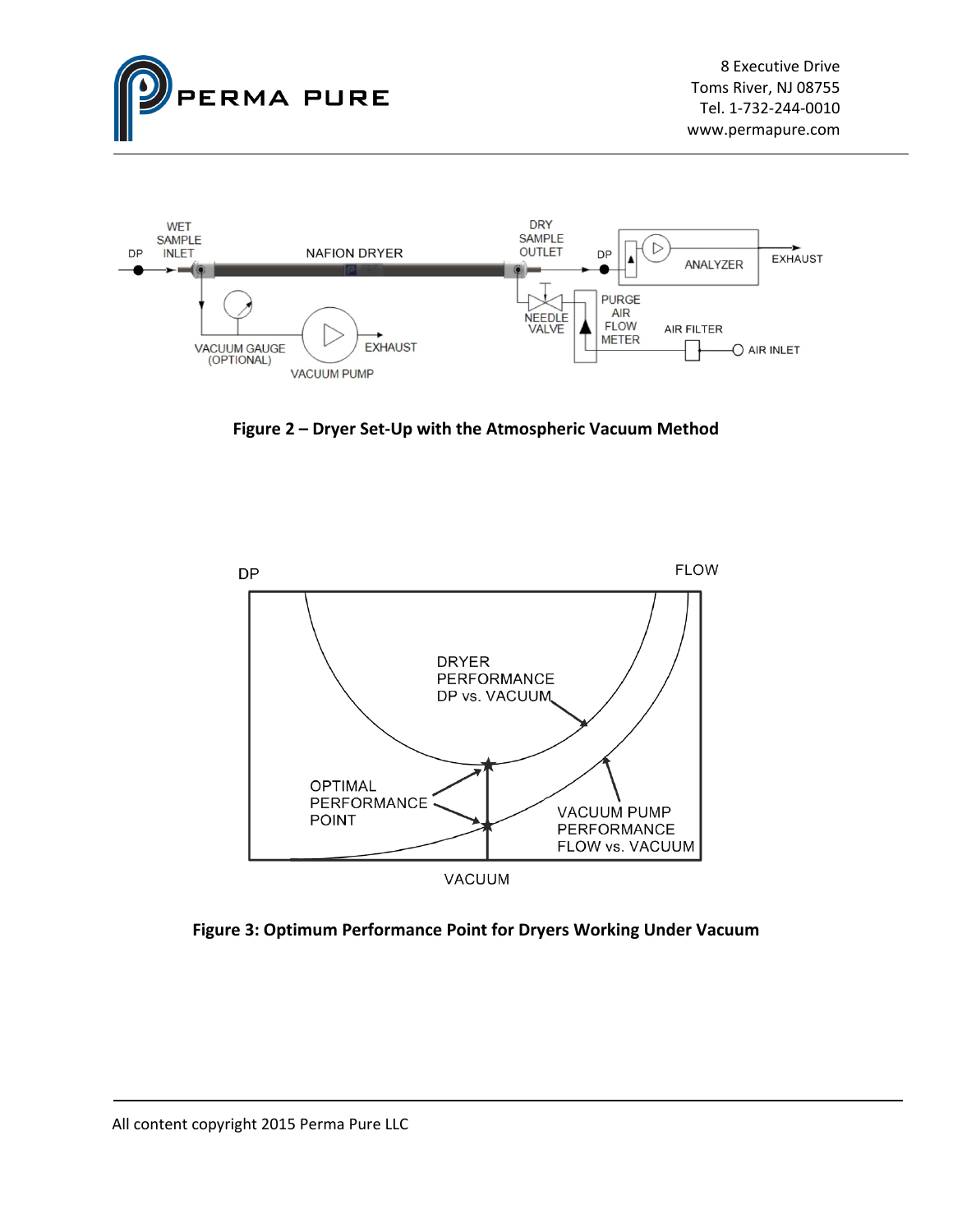

## **B) The Recycled Sample Gas (Reflux) Method**

The Recycled Sample Gas (Reflux) Method is similar to the Atmospheric Vacuum Method, except that the full amount of the sample gas is routed back to the dryer as the purge gas after it leaves the analyzer. The purge gas path (shell side of the dryer) is kept under vacuum by installing the vacuum pump at the purge gas outlet and a flow restriction (a needle valve or capillary tube) before the purge gas inlet. For maximum performance, the highest possible vacuum level should be achieved. This is done by continually restricting the flow of the purge glass by closing the needle valve while watching the moisture level at the DP Sensor located at the sample gas outlet. The "sweet spot" or optimal performance occurs when the vacuum is at its highest point and the flow rate is still high enough to sweep the water vapor away. See Figure 3 for a diagram of vacuum level and flow rate and its effect on drying performance.

*Advantages:* No external air source is needed – the continuous reflux operation provides a stable and consistent drying performance

*Notes:* Make sure the sample gas is clean enough to be used as the purge gas. If corrosive, the materials used for the gas flow must be chemically compatible with the sample gas.



**Figure 4: Dryer Set‐Up with Recycled Sample Gas (Reflux) Method**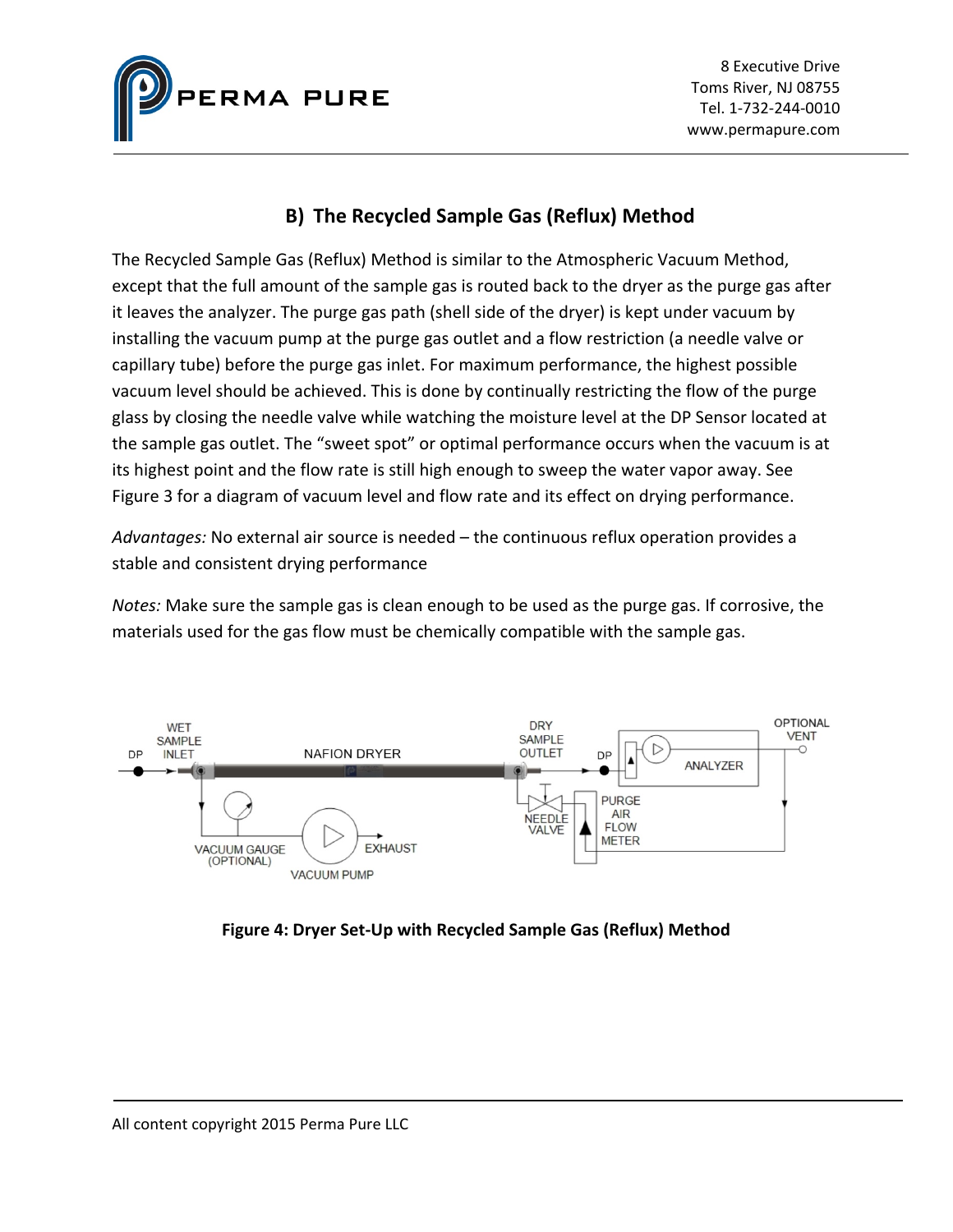

8 Executive Drive Toms River, NJ 08755 Tel. 1‐732‐244‐0010 www.permapure.com

# **C) The Split Sample (Reflux) Method**

The split sample method is similar to the Reflux Method previously described except that it channels a portion of the sample gas through the Nafion tubing serving as the purge gas *before* the analyzer. Choose the split sample method if it is not possible or practical to route the analyzer exhaust back to the gas dryer. A similar set up with the vacuum pump and flow restriction as already described will need to be created. The dryer must be up‐sized for the increased flow rate adding the portion used for the purge gas to the sample gas flow rate required for the analyzer. Additionally, the right purge gas amount will need to be selected to provide optimum drying performance. This can be between 30% and 100% of the analyzer sample flow, depending on the level of vacuum being applied. To find that best performance point, start with 100% of the sample gas flow required by the analyzer and increase the level of vacuum according to the method described in the Recycled Sample Gas (Reflux) Method to find the optimal performance point for that purge gas flow rate. Reduce the purge gas flow in 10% increments and repeat the process until the best performance point is found. The performance of your drying system is increased by reducing the split sample percentage because the overall flow through the dryer is decreased. We have seen optimal purge gas percentages as low as 30% in our testing, depending on the dryer and flow rate. Your results will vary.

As an illustration, let's say that we find that 30% of the sample gas flow is sufficient for use as the purge gas. An analyzer requiring a 10 LPM sample stream would be split into 10 LPM to the analyzer and 3 LPM to the purge flow for a total of 13 LPM.

*Advantages:* No external air source is needed – the continuous reflux operation provides a stable and consistent drying performance

Disadvantages: The dryer must be up‐sized to accommodate in increased flow rate of the sample and purge gas. Some experimentation is required to find the optimum performance point.

*Notes:* Make sure the sample gas is clean enough to be used as the purge gas. If corrosive, the materials used for the gas flow must be chemically compatible with the sample gas.